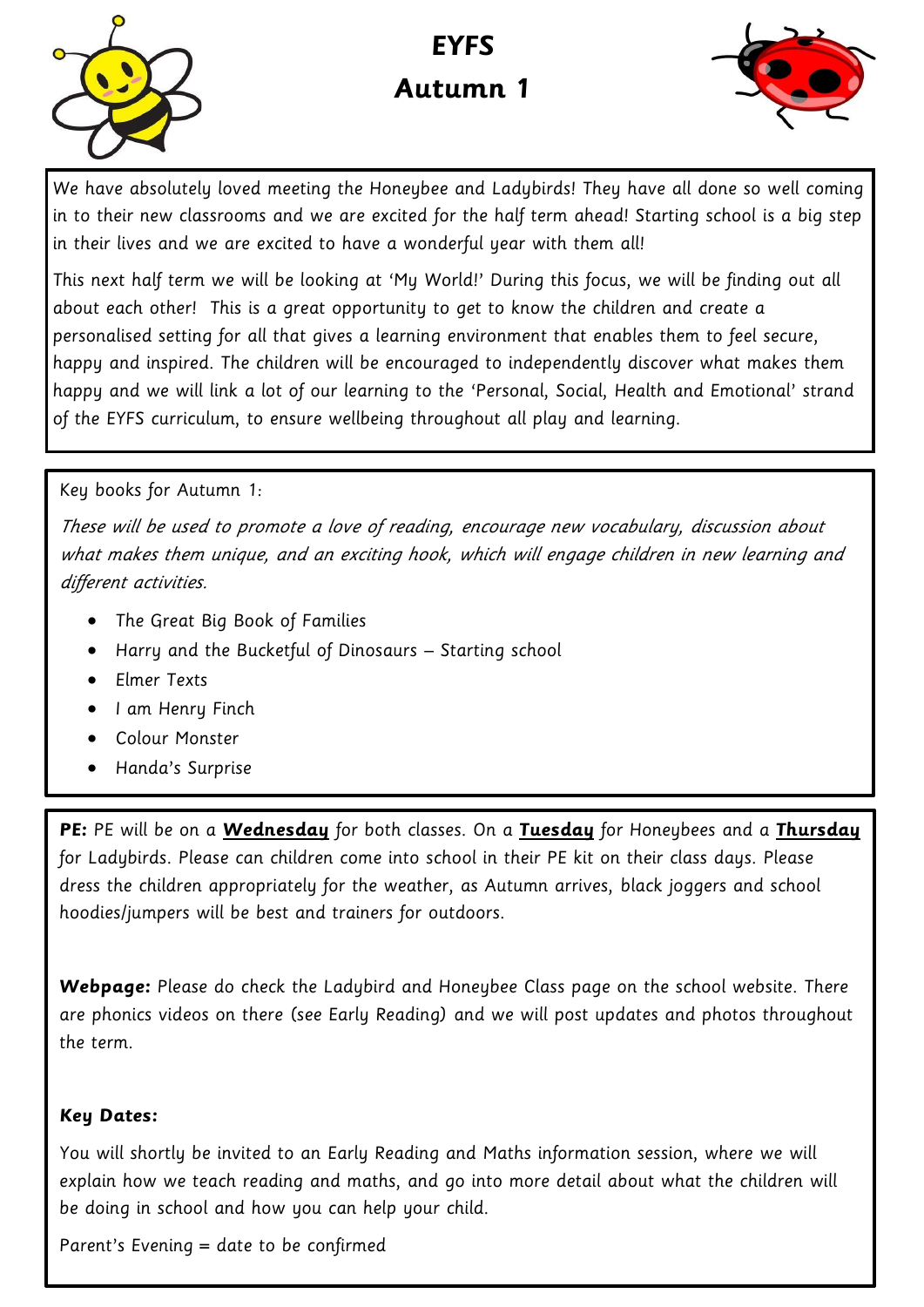# **Personal, Social and Emotional Development**

SCARF Unit: Me and My Relationships

- We will encourage children to think about what makes them special and unique.
- Together, we will explore who is special to each other and think about who can help us.
- We will spend time thinking about feelings. We will look at identifying and naming different feelings and thinking about how to deal with 'not so good feelings' and know some self-care techniques.
- We will think about how our actions can affect others around us. Together, we will decide how we can create an environment in class that keeps everyone safe and happy.

# **Communication and Language**

Key Vocabulary for this half term:

Senses, unique, individual, feelings, emotions, special, happy, positive, sad, unhappy, worried, nervous, loved, excited, angry, calm, peaceful.

- We will use circle times, as a whole class and in small groups to develop use of language and communication skills. These will be used to explore the meaning of new vocabulary, share something about themselves, or even talk about the taste of a fruit!
- Children will listen to each other and learn about new school routines.
- We will talk about experiences that are familiar to each other.
- We will encourage the children to talk about themselves – what they like, who is important to them, what makes them unique and special.
- We will share family routines and special occasions
- Children will learn a new rhyme each week. They will bring this home with them each Friday and we hope they will love sharing it with you at home!

# **Physical Development:**

# **Fine Motor (Finger Gym):**

Children will have continuous access to activities that will develop hand and finger strength, which will help them with pencil grip, or give them confidence to mark make. Examples of these activities are: threading, weaving, playdough, peg boards, pegs, cutting, building, using tweezers.

## **Gross Motor:**

Children will have access to resources where they can balance, sit or ride on, or pull and push. Other large movements, such as sweeping with brooms or digging in construction, will work on strengthening the children's shoulder, elbow and wrist joints. We will also introduce 'Scooter Fridays!' - information to follow soon!

# **In PE lessons, children will take part in activities that:**

Help them to develop balance, negotiate space safely and consider others, follow instructions, play cooperatively and take turns with others. The children will use space and apparatus to practice different ways of moving and develop balance and co-ordination. They will love using the apparatus – climbing, travelling and jumping!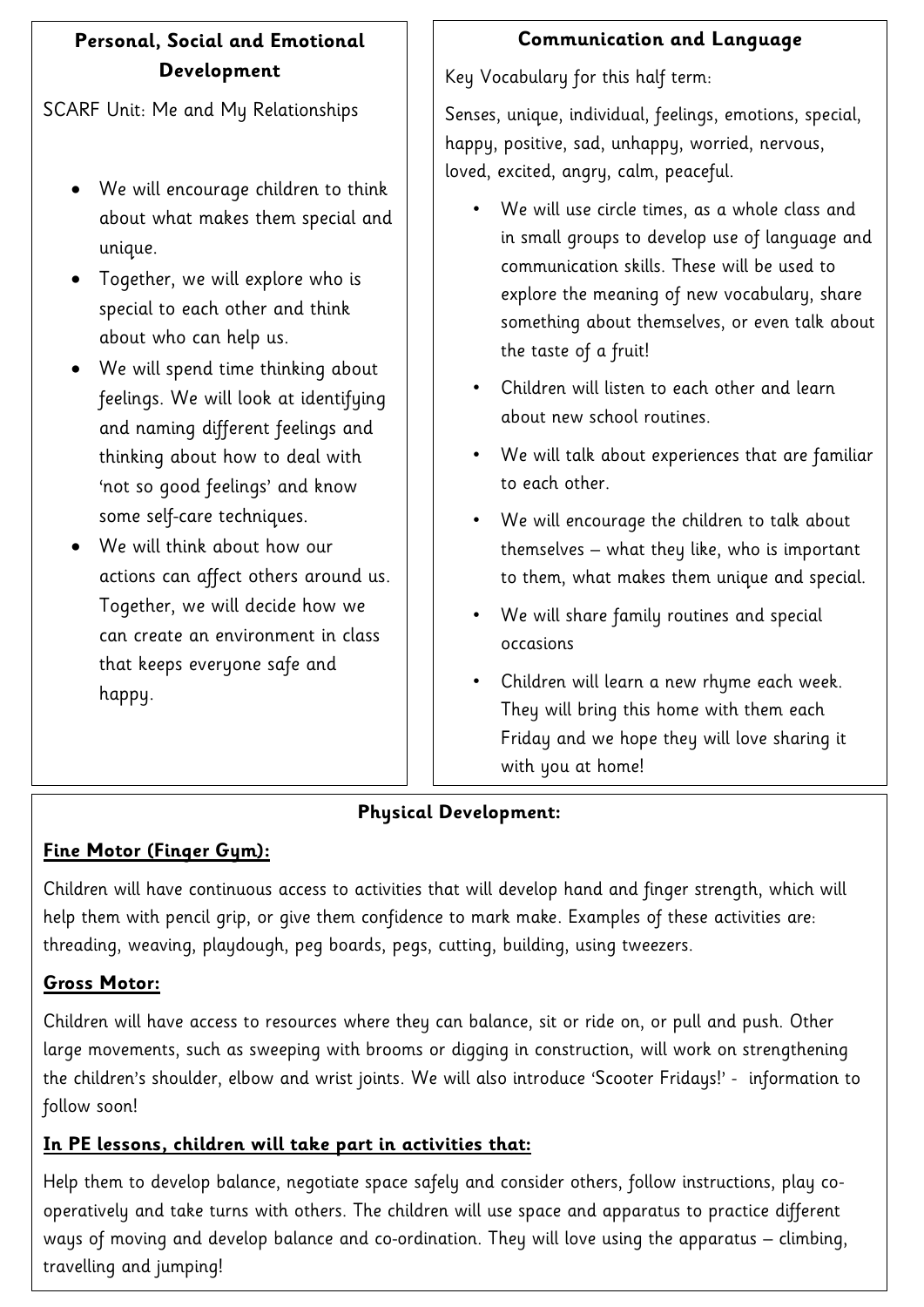# **Understanding of the World**

- Children will have the opportunity to talk about their families and name and describe people who are familiar to them.
- Together, we will talk about what they do with their family and places they have been.
- Children will look at similarities and make comparisons between other families.
- The children will explore their familiar world and the natural world around them.
- The children will be encouraged to explore simple maps of the local area and together we will look at creating maps of areas such as the classroom, the school or the park.
- We will look at different celebrations families celebrate, and talk about different beliefs.
- Children will have the opportunity to explore a World Map/Globe and talk about different countries in the world.

# **Expressive Arts and Design**

- The children will have photos of their own families up in the home corner. These will encourage them to take on different roles when playing.
- Children will be encouraged to use colour to portray emotions.
- Children will use mirrors to explore faces and use shapes to create a self-portrait and portraits of others.
- There will be lots of opportunity for singing and learning rhymes and songs.
- Children will explore different musical instruments and look at how sounds can be changed and tap out simple rhythms.
- The children will listen to music and talk about how it makes them feel.
- The children will build stories around toys and use available props to support role play
- The children will be encouraged to build models using construction equipment and we will talk about what they have made and why.

# **EYFS EARLY WRITING**

Children will be given opportunities for mark making throughout every day. Children will be encouraged to mark make in a range of ways – in sand, glitter, using paintbrushes, paint, pencils, paper, felt tips, whiteboards, using their whole body, using their hands/fingers, or a pencil. They will be encouraged to make a range of different shapes and patterns.

As part of Read Write Inc, the children will learn the formation of each sound when it is written, and a rhyme to go with this to help them remember how. The children will be given the opportunity to practise this letter shape, at whatever stage of their writing journey they are. For example - large movement using their bodies, tracing in sand/shaving foam, using large chalks outside or using pencil and paper. (Information about the letter rhymes will be given at the Early Reading Meeting. Please do look at the class page of the website for more information before, if you wish.)

The children will take part in whole class or small group writing inputs. These inputs may follow the children's interests or line of enquiry or link to the focus book. Children will be encouraged to find a comfortable way to use mark making tools. We will look at the pencil grip the children use and use 'Finger Gym' activities to develop strength. This will be tailored to the individual children.

Children will give meaning to marks and labels. Some examples of writing opportunities given are as follows: Writing for a purpose in role play (writing a shopping list, a message for a friend or family, making a card), name writing, writing initial sounds and simple captions to label

pictures/characters/maps/photos of themselves, their family or familiar events.



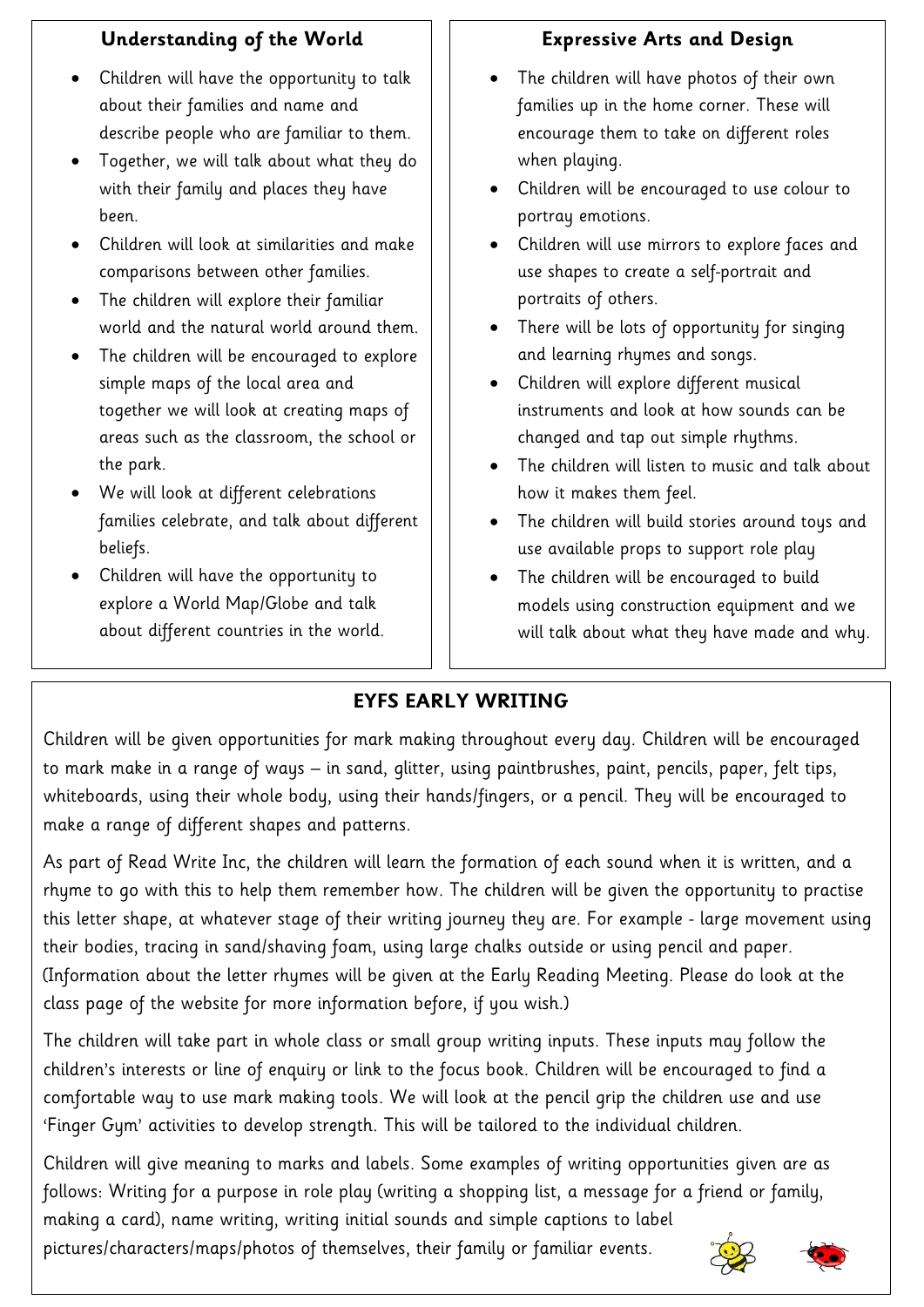## **EYFS EARLY READING**

At Lytchett Matravers Primary School, we use Read Write Inc reading. If you want to have a look before the Early Reading meeting at the Read Write Inc scheme (RWI), please have a look at the following videos:<https://www.ruthmiskin.com/en/find-out-more/parents/>

We teach children to read through **phonics**, which is the sound the letters make. The sounds are split in to Sets, we will begin by teaching Set 1 sounds from RWI. The following link shows you how to pronounce the sounds: [https://www.oxfordowl.co.uk/for-home/reading-owl/find-a-book/read-write-inc](https://www.oxfordowl.co.uk/for-home/reading-owl/find-a-book/read-write-inc-phonics--1/phonics-pure-sounds-video)[phonics--1/phonics-pure-sounds-video](https://www.oxfordowl.co.uk/for-home/reading-owl/find-a-book/read-write-inc-phonics--1/phonics-pure-sounds-video) It is really important that the sounds are pronounced correctly to allow the children to read.

We teach the sounds in the following order:

| m, a, s, d    | t, i, n, p |
|---------------|------------|
| g, o, c, k    | u, b, f, e |
| l, h, sh, r   | j, v, y, w |
| th, z, ch, qu | x, ng, nk  |



We teach 4 sounds a week and the children will meet our phonics  $\frac{1}{\sqrt{1-\frac{1}{\sqrt{1-\frac{1}{\sqrt{1-\frac{1}{\sqrt{1-\frac{1}{\sqrt{1-\frac{1}{\sqrt{1-\frac{1}{\sqrt{1-\frac{1}{\sqrt{1-\frac{1}{\sqrt{1-\frac{1}{\sqrt{1-\frac{1}{\sqrt{1-\frac{1}{\sqrt{1-\frac{1}{\sqrt{1-\frac{1}{\sqrt{1-\frac{1}{\sqrt{1-\frac{1}{\sqrt{1-\frac{1}{\sqrt{1-\frac{$ 

at simple blending and reading using the sounds they learn. When reading words, we **sound them out** (**segment** them). For example: m—a—t (saying the sounds separately). We encourage the children to sound out the words with us, and listen to see if they can hear the word they make. We then '**blend**' the word, which means **putting the sounds together** to make 'mat'. Lots of practise of is really important, as we want the children to be able to hear the words—this can be tricky!

On our class pages on the school website, under the tab 'Our Sounds', you will find videos of a short lesson of each sound! These are great to look at as a follow up with your children to go over the sounds, practising the pronunciation of the sounds and thinking of words beginning with each sound together. Rather than sending home 'homework', this half term if you would like to do anything extra at home, then please use these videos to refresh learning and think of words beginning with the sounds together. The video also shows how to write the sound and the rhyme, should your child want to practise this.

Once the children have learned sounds, we will begin to introduce books and reading records—more information about this will follow at the Early Reading and Maths workshop.